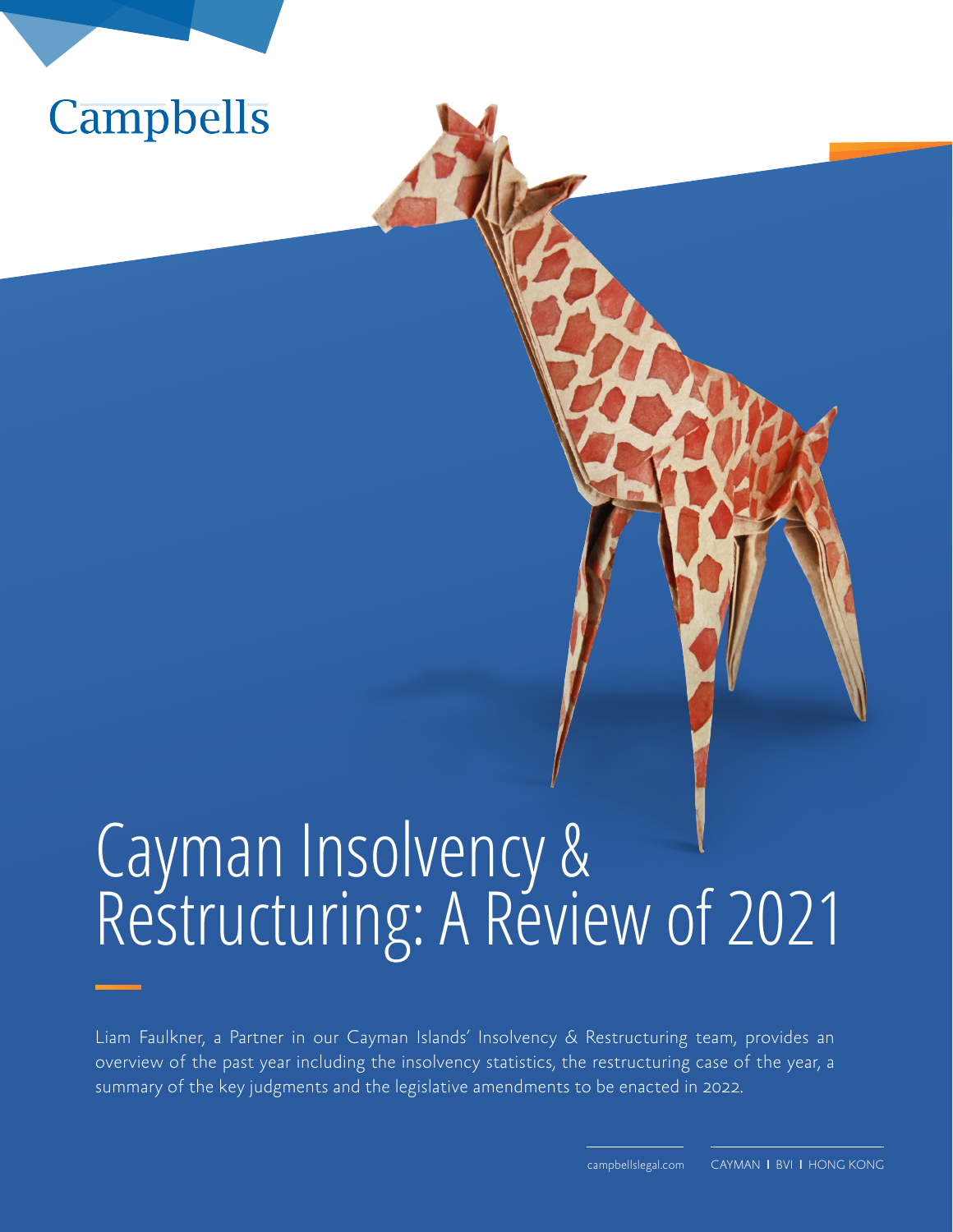# **Table of Contents**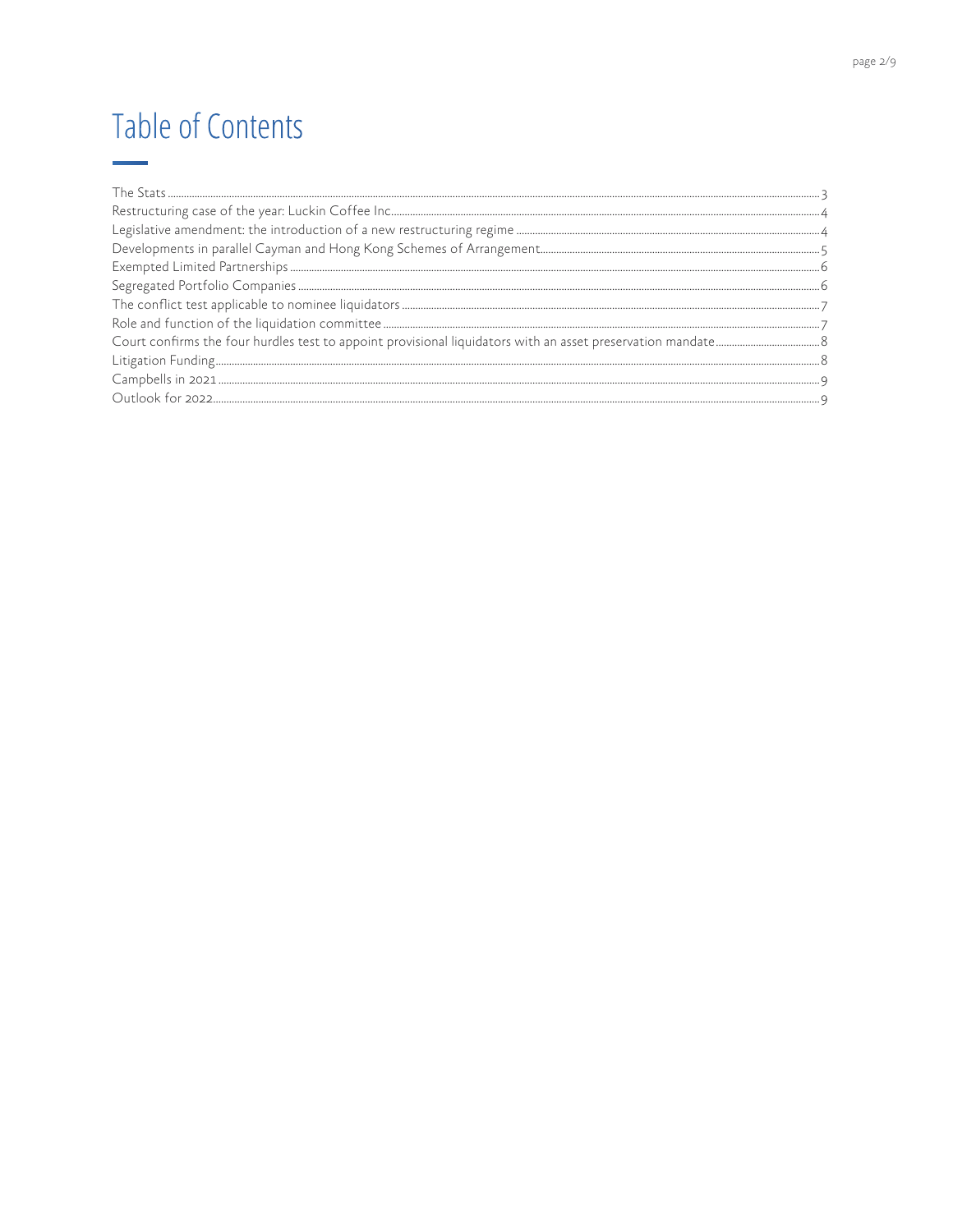#### The stats

According to the court maintained public register, 51 winding up petitions were presented in 2021 comprised of 22 creditors' petitions (43%), 9 petitions presented by shareholders or limited partners seeking a winding up order on just and equitable grounds (18%), 6 petitions presented by companies for the primary purpose of appointing provisional liquidators to facilitate a debt restructuring (12%) and 14 petitions presented by companies in voluntary liquidation seeking an order to bring the liquidation under the supervision of the court on the ground of insolvency (27%).

• Creditor petitions: Of the 22 creditor petitions presented in 2021, 15 were determined during the 2021 calendar year (68%). Of the seven outstanding petitions, four were presented in Q4 2021 (and due to be heard in early 2022) with the remaining three the subject of ongoing restructuring efforts or negotiations. 15 of the 22 creditor petitions concerned companies or funds with their primary operations in Asia (68%), predominantly in the PRC, with the remainder subject companies operating in the US or the Middle East. The subject companies covered a range of operational sectors including investment fund vehicles (40%), the oil and gas sector (14%) and private education providers in the PRC (9%).

Of the 15 creditor petitions presented and determined in 2021, 9 winding up orders were made (60%), 3 petitions were dismissed as an abuse of process (20%), 2 petitions were withdrawn before the hearing (presumably but not necessarily following negotiations between the debtor and creditor) (13%) and 1 petition was heard but adjourned to facilitate a potential restructuring (7%). Of the 9 winding up orders made on a creditor's petition, 8 of the orders were made within 4-8 weeks of the petition being presented (89%) with the remaining winding up order being made 12 weeks after the petition was presented. The average period between the presentation and hearing of a creditor's winding up petition was 6 weeks.

An additional 5 winding up orders were made in 2021 as a result of a creditor's petition having been presented prior to 1 January 2021: 2 of those petitions were filed in Q4 2020 with orders being made in Q1 2021 and 3 were filed between 2017 and 2019 but were adjourned to allow for restructuring options to be explored (which were ultimately unsuccessful).

- Supervision petitions: Each of the 14 petitions filed by companies in voluntary liquidation for an order to bring the liquidation under the supervision of the court cited the absence of a declaration of solvency from a director of the company within the prescribed period of 28 days of the commencement of voluntary liquidation. In practice, an insolvent company seeking a winding up order will typically place the company into voluntary liquidation on the understanding that no declaration of solvency will be forthcoming and the voluntary liquidators will proceed to seek a supervision order which can result in a more time and cost effective process compared to the company presenting a petition on the ground of its own insolvency. Absent any objections from creditors, the court tends to deal with the application administratively without the need for a hearing within 4 weeks of the petition being filed.
- Member petitions: 9 winding up petitions were presented by shareholders or limited partners seeking a winding up order on the just and equitable ground. Each of the 9 petitions alleged (amongst other grounds) a loss of trust and confidence in management arising from complaints as to conduct. Just and equitable petitions are typically disputed and can take 9-12 months (and potentially longer) to be determined. Of the 9 petitions presented in 2021, only two winding up orders were made (22%) with two petitions being voluntarily withdrawn by the petitioner before being determined (22%). 5 of the 9 petitions were the subject of strike out applications: 2 strike out applications were successful, 1 was dismissed and 2 remain pending.
- Schemes of arrangement: An additional 16 petitions were filed in 2021 seeking the court's approval of a scheme of arrangement. Of those schemes, 9 related to take private transactions of Cayman companies listed on the Hong Kong Stock Exchange with their primary operations in the PRC (56%), 1 scheme was in furtherance of a going public transaction of a company operating in the African mining sector (6%) and 6 schemes related to debt restructurings of companies with their primary operations in the PRC (38%).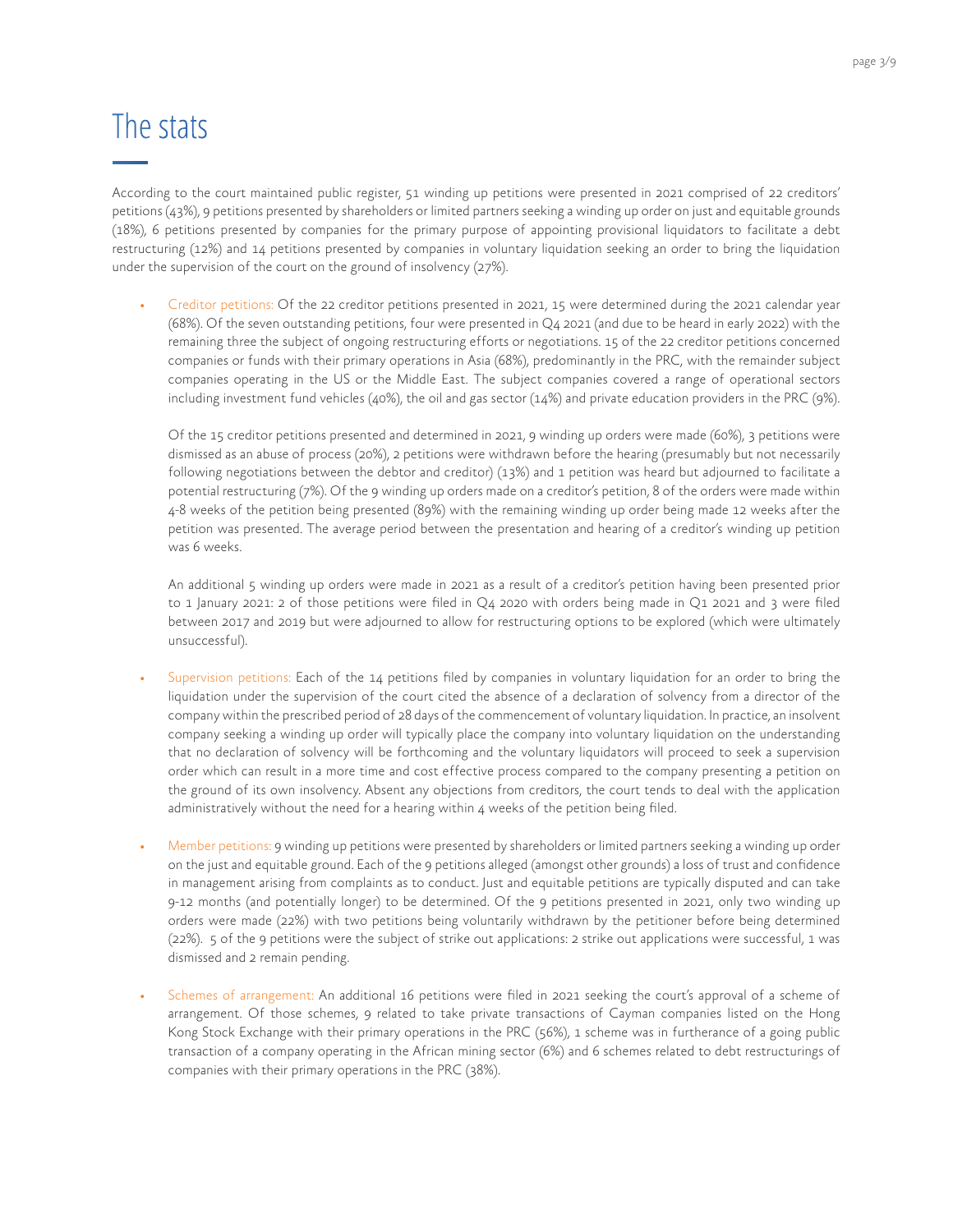# Restructuring case of the year: Luckin Coffee Inc.

The highest profile restructuring matter in the Cayman Islands in 2021 was the Luckin Coffee Inc. scheme of arrangement relating to the restructuring of its US\$460 million 0.75% Convertible Senior Notes due 2025. The scheme became effective on 17 December 2021 following sanction of the scheme by the Cayman court and an order from the US Bankruptcy Court for the Southern District of New York giving full force and effect to the scheme in the US, which was necessary given that the notes were governed by New York law. The restructuring contemplated in the scheme is expected to become effective in late January 2022. Under the restructuring, the liabilities under the notes will be discharged in return for consideration comprised of cash, new debt securities and equity securities.

The scheme, which received the unanimous support of creditors present and voting at the scheme meeting, marks a successful outcome for the company, its provisional liquidators and its creditors following a turbulent period for the company. Founded in 2017, Luckin Coffee operated a prominent retail coffee business in the PRC with over 4,000 stores in 56 cities making it one of the largest coffee networks in the PRC. Following an IPO on the Nasdaq in May 2019, the company's share price rose from US\$17 to US\$51 by January 2020 before the impact of Covid-19 forced the company to temporarily close many of its stores in the PRC. An announcement in April 2020 that the company had suspended its COO after an investigation found that he had fabricated 2019 sales by approximately US\$310 million resulted in the company's share price collapsing by over 70% in value, wiping out over US\$5 billion from its market value, prior to the shares being suspended from trading before ultimately being delisted.

Following a winding up petition being presented by a "friendly" creditor on 10 July 2020, restructuring provisional liquidators, Alexander Lawson of Alvarez & Marsal Cayman Islands Limited and Wing Sze Tiffany Wong of Alvarez & Marsal Asia Limited, were appointed by the Cayman court on 15 July 2020, with the provisional liquidation of the company being recognised as a foreign main proceeding by the US Bankruptcy Court on 30 March 2021, effectively staying all proceedings against the company and its assets in the US. Following extensive negotiations over a period of six months, a restructuring support agreement was entered into in March 2021 with an ad hoc group of noteholders representing over 59% in aggregate of the principal amount of the outstanding notes with over 75% of the noteholders entering into the RSA by October 2021.

#### Legislative amendment: the introduction of a new restructuring regime

Where a distressed company is unable to reach a consensual agreement with its creditors, it will typically need to promote a scheme of arrangement as a debt restructuring mechanism which is binding on all creditors of the same class and has the ability to cram down a dissenting or non-responsive minority. The objective of any scheme is to ensure that the financially distressed company continues as a going concern whilst providing a better return for the company's creditors than would otherwise be the case if the company were to enter into liquidation (which is typically the realistic alternative).

In December 2021, the long awaited Companies (Amendment) Act, 2021 was gazetted which seeks to address three principal areas for improvement in the current restructuring regime:

Restructuring officers instead of provisional liquidators: Under the current regime, where a company considers that a moratorium on claims is essential to the success of the restructuring it will need to present a winding up petition and obtain an order appointing provisional liquidators with a restructuring mandate in order to invoke the moratorium. However, there has sometimes been a reluctance on the part of companies in the past to take these steps due to the negative connotations associated with the appointment of "liquidators" (albeit provisional) and the impact that can have on how the company is perceived by its current and future stakeholders. To address this issue, the proposed amendments will allow a Cayman company to restructure under the supervision of a "restructuring officer" and provide for an automatic stay on creditor action in the restructuring period. The proposed amendments should operate in a way similar (although not identical) to the administration procedure in England or Chapter 11 proceedings in the United States.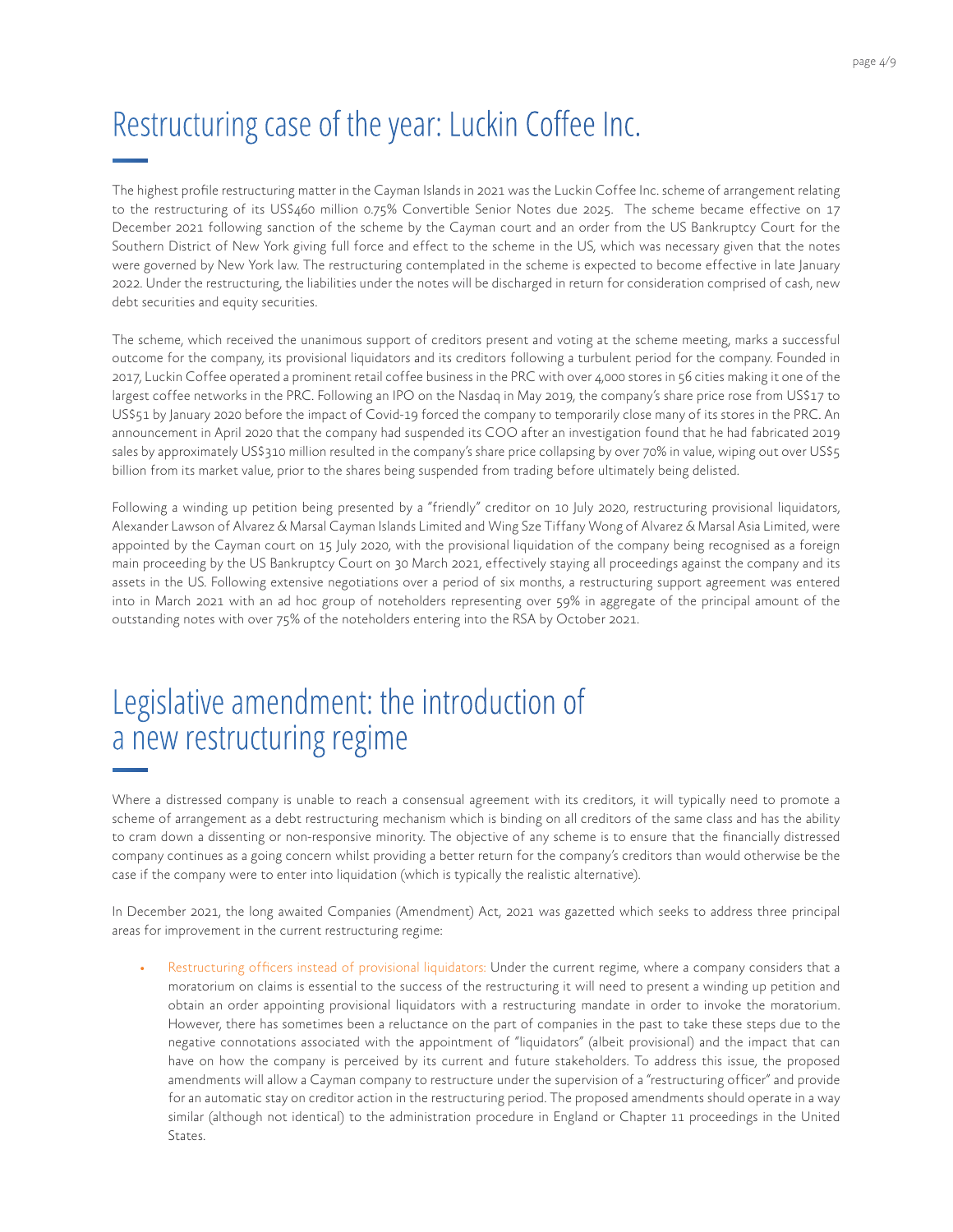- Empowering the Board to act without a member's resolution: Under the current regime, the presentation by a company of a winding up petition is necessary in order to apply for the appointment of provisional liquidators to invoke a moratorium on claims. Presenting the petition requires the authorisation of a resolution of the company's members (unless the company was incorporated after 1 March 2009 and its articles expressly authorise the directors to do so). This occasionally gives rise to a tension between the Board, who wish to implement a scheme having regard to the best interests of creditors, and the shareholders who owe no duties to creditors and are entitled to exercise their voting rights having regard to their own perceived best interests. The proposed amendments to the Companies Act address this issue for companies incorporated after the enactment of the amendments by providing that a restructuring petition may be presented by a company acting by its directors, without a resolution of its members or an express power in its articles of association for the appointment of a "restructuring officer" on the ground that the company is or is likely to become unable to pay its debts and intends to present a compromise or arrangement to its creditors, unless the company's articles expressly provide otherwise.
- Abolishing the headcount test for shareholder schemes: Under the current regime, both creditor and member schemes require the approval of a simple majority in number representing 75% in nominal value of those present and voting at the scheme meeting, either in person or by proxy. The requirement for a majority in number has resulted in practical difficulties where the consent of a majority in number of a listed company's registered members is required due to the common use of central depositories which only count as one member under the headcount test with one vote, giving rise to a numerosity issue. Under the proposed amendments the headcount test for creditor schemes will remain but be abolished for member schemes which going forward will only require the approval of 75% in nominal value of those members present and voting at the scheme meeting.

Whilst gazetted the Companies (Amendment) Act, 2021 is not yet in force but is expected to be enacted shortly.

#### Developments in parallel Cayman and Hong Kong Schemes of Arrangement

Approximately 58% of all companies listed on the Hong Kong Stock Exchange (1,509 out of a total of 2,602 companies) are incorporated in the Cayman Islands, with a majority of those companies having their primary operations in the PRC.

In recent years the accepted best practice for Cayman incorporated Hong Kong listed companies looking to restructure their debt has been to pursue parallel schemes of arrangement in both the Cayman Islands and Hong Kong, whilst seeking the appointment of restructuring provisional liquidators in the Cayman Islands as the place of incorporation in order to protect against disruptive creditor actions whilst the restructuring is ongoing. The appointment of provisional liquidators in the Cayman Islands is necessary in order for any liquidator appointed to have the benefit of the wide powers granted by the Companies Act and to invoke a moratorium on claims being commenced against the company in the Cayman Islands (which are not available to a liquidator appointed by a foreign court over a Cayman incorporated company).

Occasionally, in certain situations, the Hong Kong court will accept jurisdiction to make a winding up order or appoint provisional liquidators in respect of a Cayman incorporated company, including but not limited to where the company has a sufficient connection to Hong Kong and there are creditors within the jurisdiction. In the matter of  $w<sub>i</sub>$  the Cayman court adopted a cooperative rather than territorial approach by exercising its jurisdiction under the common law to grant recognition and assistance to joint provisional liquidators appointed by the Hong Kong court over a Cayman company listed in Hong Kong for the purpose of the company presenting parallel schemes of arrangement to its creditors to restructure HK\$2 billion of debt mostly governed by Hong Kong law, including authorising the Hong Kong JPLs to present a petition on behalf of the company for the scheme in the Cayman Islands. In granting the assistance sought, the Cayman court concluded that separate winding up proceedings in the Cayman Islands would, on the facts of the case, serve no purpose other than to incur costs and delay matters and therefore exercised its discretion to grant the relief sought. The parallel schemes of arrangement were subsequently sanctioned by both courts in February 2021 resulting in an effective restructuring of the company's debt.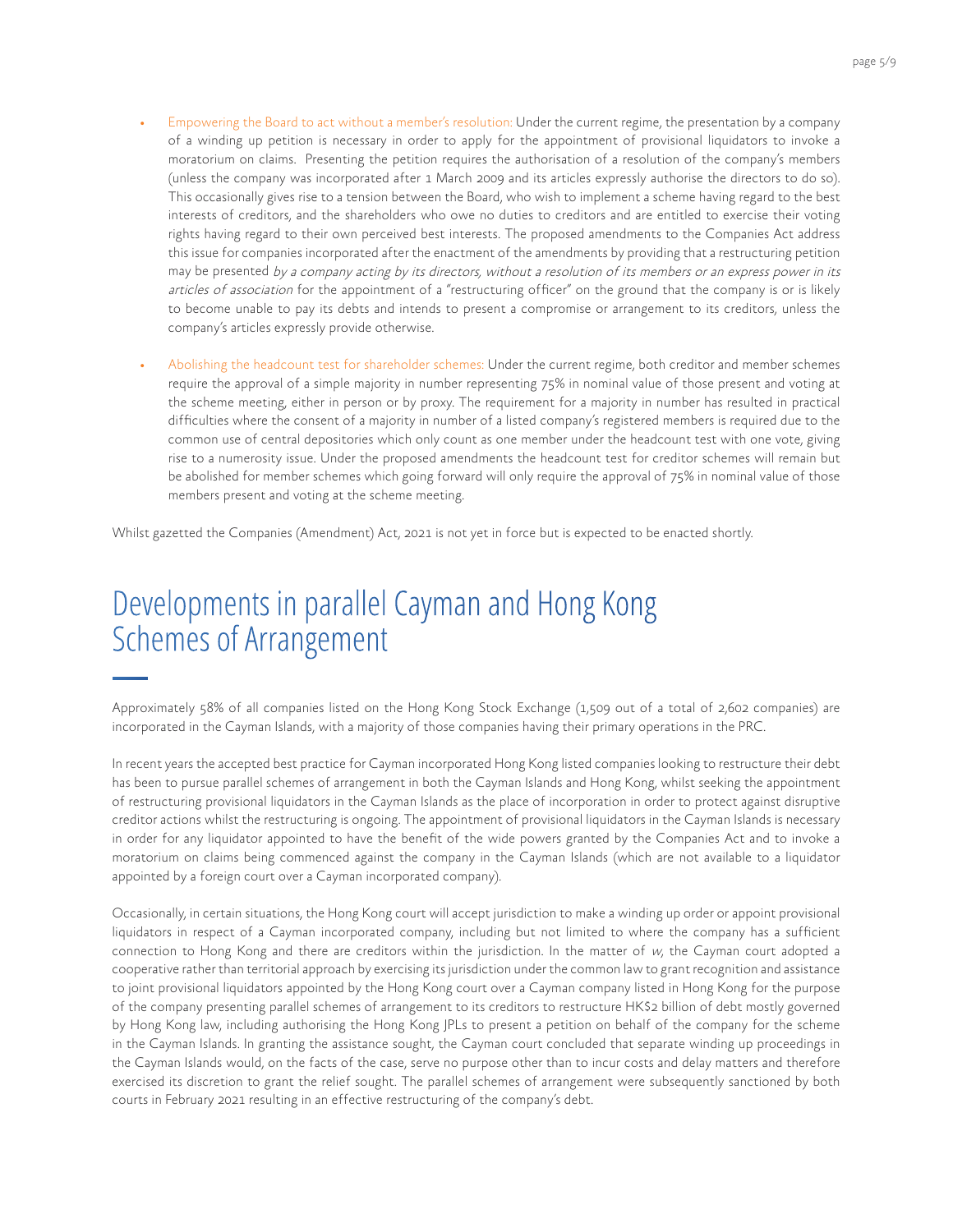A series of decisions from the Hong Kong Court during 2021 has sought to question the necessity of a parallel scheme in the place of incorporation (e.g. Cayman) where the debt can be effectively compromised by a Hong Kong scheme, such as where the debt is governed by Hong Kong law and all or most of the company's creditors are situated in Hong Kong. The Hong Kong Court has indicated that going forward the onus will be on the company to justify why parallel schemes, and the associated costs, are necessary by reference to the interests of unsecured creditors.

In December 2021, Justice Doyle of the Grand Court considered the recent judgments of the Hong Kong court when considering an application to appoint restructuring provisional liquidators to promote a Cayman Islands scheme of arrangement in respect of the debts of Silver Base Group Holdings Limited, a Cayman incorporated Hong Kong listed company which was the subject of an existing creditor's winding up petition in Hong Kong. In granting the application to appoint Cayman provisional liquidators to monitor the Board, conduct investigations into the company's affairs and consult with creditors in respect of the feasibility of a restructuring plan, Doyle J emphasised the importance of the laws of a company's place of incorporation on all matters concerning the company's existence and the international recognition of light-touch provisional liquidators appointed by the Cayman court for restructuring purposes. Whilst Doyle J noted that the appointment would not stop the winding up proceedings commenced in Hong Kong if the Hong Kong court decides not to recognise the Cayman statutory moratorium in respect of any proceedings in Hong Kong, Doyle J expressed his view that it would be "sensible and appropriate" for the Hong Kong court to recognise and grant assistance to the Cayman Islands provisional liquidators to promote a restructuring for the benefit of the company's creditors.

Doyle J raised the prospect of a protocol being entered into between the Cayman and Hong Kong courts in the future to provide for court to court communications when dealing with similar cases involving companies with connections to both jurisdictions. Whilst not referred to by Doyle J in his judgment, the foundation for such a protocol could be found in the Guidelines for Communication and Cooperation between Courts in Cross-Border Insolvency Matters, also known as the JIN Guidelines, which were established in 2016 to promote communication and cooperation amongst courts, insolvency representatives and other parties involved in cross-border insolvency proceedings, including the conduct of joint hearings, and adopted by sixteen jurisdictions including the Cayman Islands and Hong Kong.

### Exempted Limited Partnerships

Exempted limited partnerships (ELPs) are the investment vehicle of choice for private equity and mutual funds incorporated in the Cayman Islands. In October 2021, Justice Parker held in the matter of Padma Fund LP that the court does not have jurisdiction to grant a winding up order against an ELP on a creditor's petition and in doing so held that previous decisions of the court to the contrary had been wrongly decided. In his judgment Parker J reiterated that an ELP is a modified form of a general partnership which does not have legal personality. In circumstances where the ELP acts by its general partner, who holds the assets of the partnership on a statutory trust for the partners and where the general partner has unlimited liability for the liabilities of the ELP in the event that the partnership assets are insufficient to discharge them, the correct procedure consistent with the relevant provisions of the Exempted Limited Partnership Act is for a creditor to enforce its debt against the general partner directly. The impact of the decision in Padma Fund LP on a winding up petition presented by a limited partner against an ELP on the just and equitable ground is set to be considered in two separate matters before Doyle J in January 2022.

# Segregated Portfolio Companies

Segregated portfolio companies are widely used for Cayman incorporated captive insurance, structured finance and multi-class investment funds due to the ability to segregate assets and liabilities into separate portfolios, in respect of which cross-investment or transfer of assets between portfolios is not permitted. Each portfolio is deemed to have its own assets and liabilities and the assets of one portfolio cannot be used to discharge the liabilities of another, notwithstanding that the portfolio does not have a legal personality separate from the company.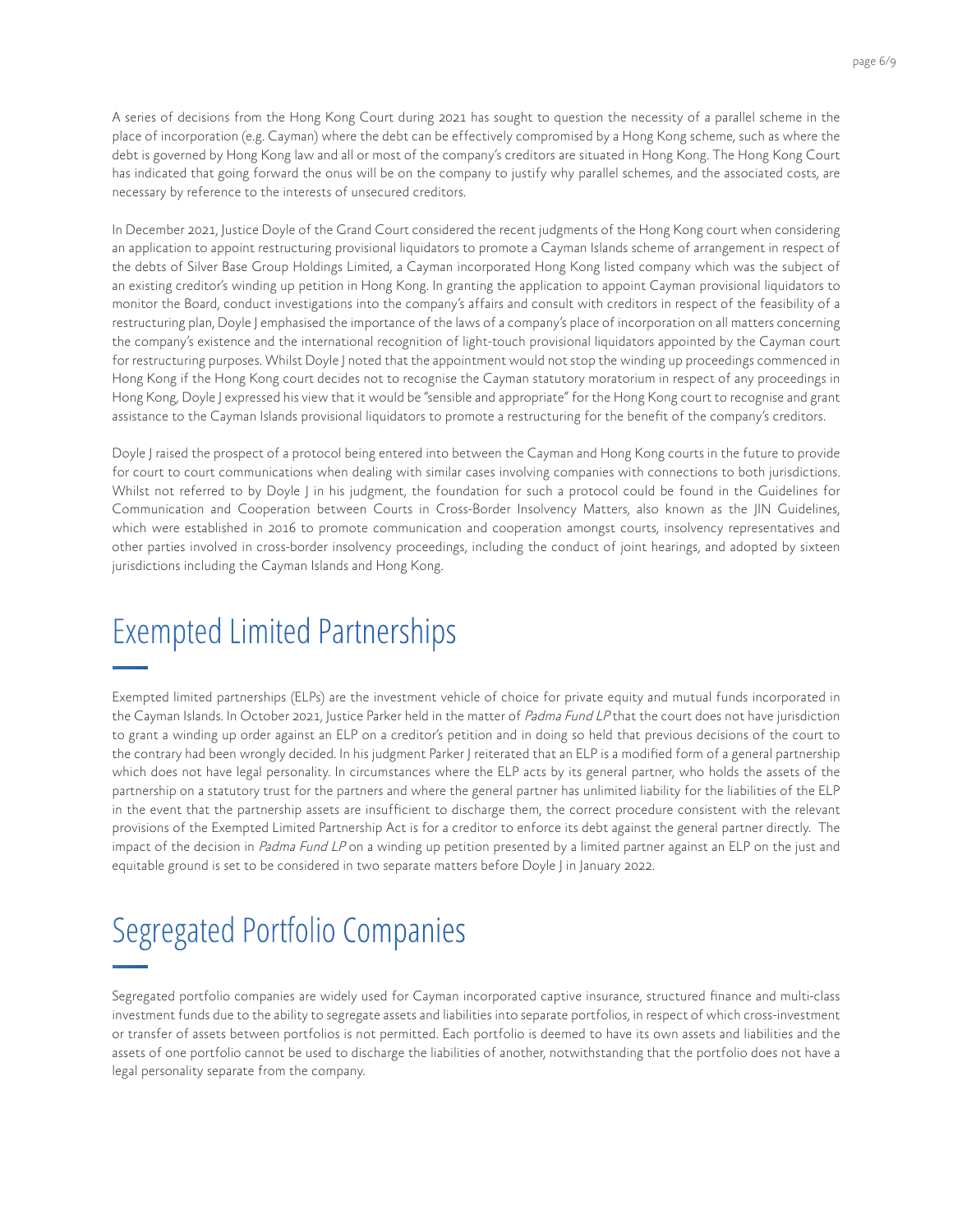page 7/9

As each segregated portfolio does not have a separate legal personality, it is not possible for a creditor or member to petition to wind up the portfolio; a winding up order can only be made against the company as a whole (being a legal entity capable of being wound up and dissolved). It is however possible for an aggrieved member or creditor to apply to the court to appoint a receiver over a segregated portfolio under section 224 of the Companies Act where (i) the segregated portfolio assets attributable to the portfolio are or are likely to be insufficient to discharge the claims of creditors in respect of that segregated portfolio and (ii) the making of an order would achieve the orderly closing down of the business of or attributable to the portfolio and the distribution of portfolio assets attributable to the Portfolio to those entitled to have recourse to them.

In an August 2021 decision, Justice Parker held in the matter of Obelisk Global Gold Focus Fund that when determining a section 224 application to appoint a receiver over a segregated portfolio, the court is required to apply a balance sheet insolvency test to the portfolio, which differs to the commercial cash flow insolvency test to be applied when seeking to wind up a company.

#### The conflict test applicable to nominee liquidators

In the August 2021 decision in *Global Fidelity Bank (in voluntary liquidation)*, Doyle J confirmed the three stage approach for assessing the independence of nominee liquidators which was initially laid down by Jones J in Hadar and subsequently applied by Chief Justice Smellie in Bay Capital and Alpha Re. When determining whether a particular personal, professional or economic relationship may lead to a conclusion that an insolvency practitioner cannot be properly regarded as independent the case law stresses that the court must (i) identify the relationship, (ii) determine whether it is capable of impairing the appearance of independence and, if so, determine (iii) whether it is sufficiently material to the liquidation in question that a fair-minded stakeholder would reasonably object to the appointment of the nominated practitioner in question.

The court takes into account the subjective views of all stakeholders including, where relevant, creditors and contributories. The court also undertakes a full and careful assessment of all the circumstances of the case and all the objective factors that are relevant to determining who should be appointed JOLs. The court may, despite the subjective views of significant creditors, conclude that on an objective analysis no reasonable perception of lack of independence has been established. On an issue such as the identity of the JOLs subjective views of one, albeit significant, creditor cannot dictate the correct legal result for the court. The court takes into account the subjective views of the creditors but the court must consider the law and the facts and circumstances of each case and reach the appropriate determination as to the identity of the JOLs itself.

### Role and function of the liquidation committee

In an April 2021 judgment in the liquidation of Herald Fund SPC, an insolvent Madoff feeder fund, the Grand Court addressed the extent to which official liquidators are required to seek the approval or tacit support of the Liquidation Committee when defining the scope of their operational function and, consequentially, incurring liquidation costs and expenses. The Court held that it is not the role of the Liquidation Committee to micro-manage litigation brought by liquidators which it said was only likely to undermine the efficacy of recovery actions. The Liquidation Committee's true statutory function is instead limited to highlevel approval of work-streams coupled with practical commercial assessments of regular budgets and fee reports. The Court commented that the working relationship between the liquidators and the Liquidation Committee should be effective and cordial and informed by a spirit of trust and confidence between the individuals involved, with the objective of achieving a consensus driven approach for the benefit of all stakeholders.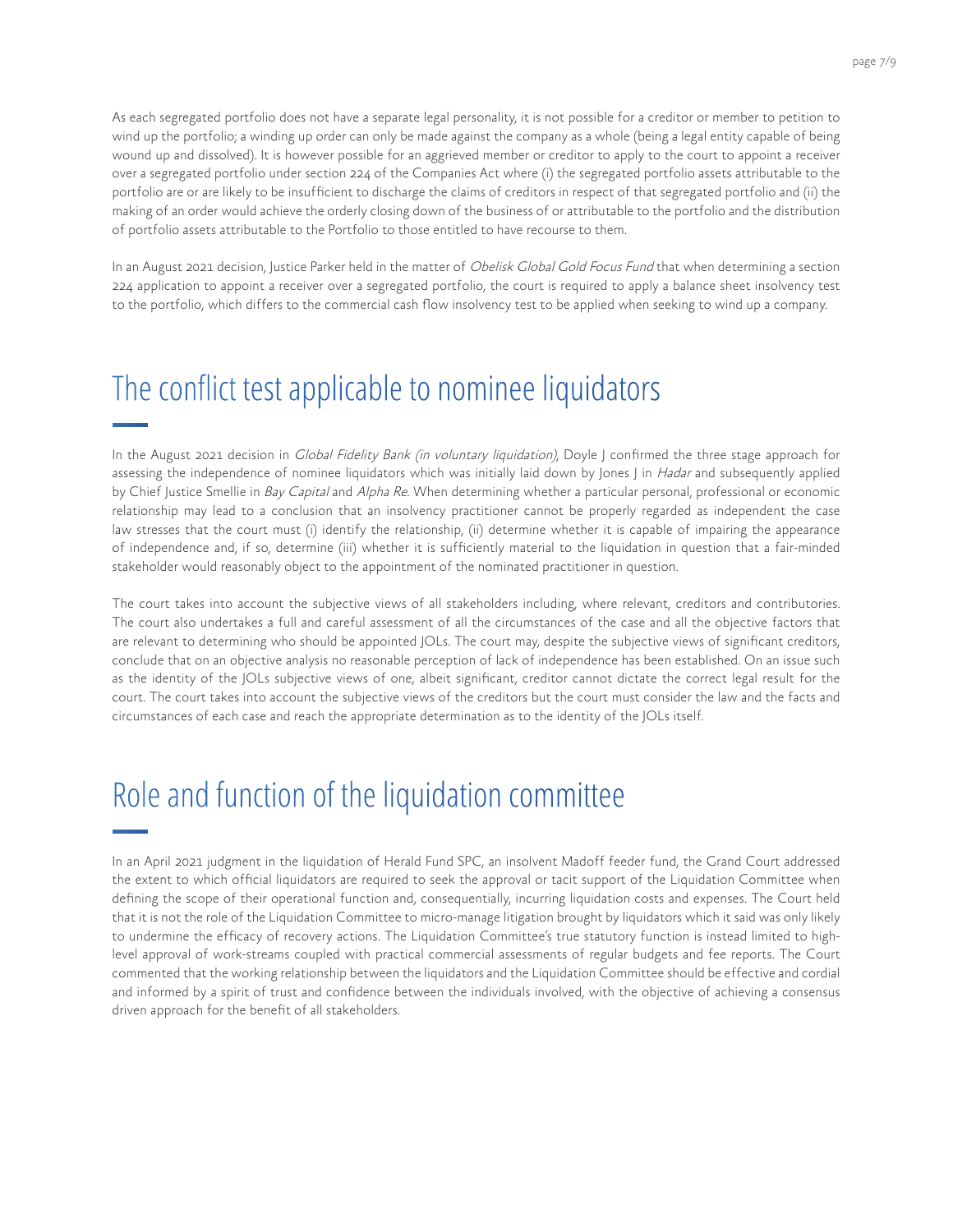#### page 8/9

### Court confirms the four hurdles test to appoint provisional liquidators with an asset preservation mandate

In the August 2021 decision in ICG I, Justice Doyle, in dismissing an application to appoint a provisional liquidator with an asset preservation mandate over a company which was the subject of a winding up petition, confirmed that on a plain reading of section 104(2) of the Companies Act an applicant has four main hurdles to overcome:

- presentation of the winding up petition: the applicant must satisfy the court that a winding up petition has been duly presented and a winding up order has not yet been made;
- standing: the applicant must satisfy the court that the applicant has standing to make the application to appoint a provisional liquidator, i.e. the applicant is a creditor or contributory of the company;
- prima facie case: the applicant must satisfy the court that there is a prima facie case for making a winding up order on the petition; and
- necessity: the applicant must satisfy the court that the appointment of the provisional liquidator is necessary in order to prevent the dissipation or misuse of the company's assets; and/or the oppression of minority shareholders; and/or mismanagement or misconduct on the part of the company's directors.

The two hurdles which will often be the hardest to clear are the prima facie case hurdle and the necessity hurdle. On the prima facie case hurdle, it is not necessary for the applicant to demonstrate that a winding up order will be granted; a prima facie case is established where it is likely, on the basis of a case established by allegations supported by evidence which have not been disproved at the interim stage, that the petitioner would obtain a winding up order on the hearing of the petition. In respect of the necessity hurdle, there must be clear or strong evidence to show that there is a serious risk that one or more of the wrongs identified in section 104(2)(b) of the Companies Act may well occur if provisional liquidators are not appointed.

# Litigation Funding

The Private Funding of Legal Services Act, 2020 came into force on 1 May 2021 abolishing the outdated torts of maintenance and champerty in the Cayman Islands and paving the way for a new age of litigation funding and contingency fee arrangements in the jurisdiction. The stated objective of the Act is to regulate contingency fee arrangements and litigation funding agreements in order to provide an alternate means of funding legal services. The Act has already been put to use by a number of court appointed liquidators in order to fund high value claims against third party wrongdoers for the benefit of creditors as a whole.